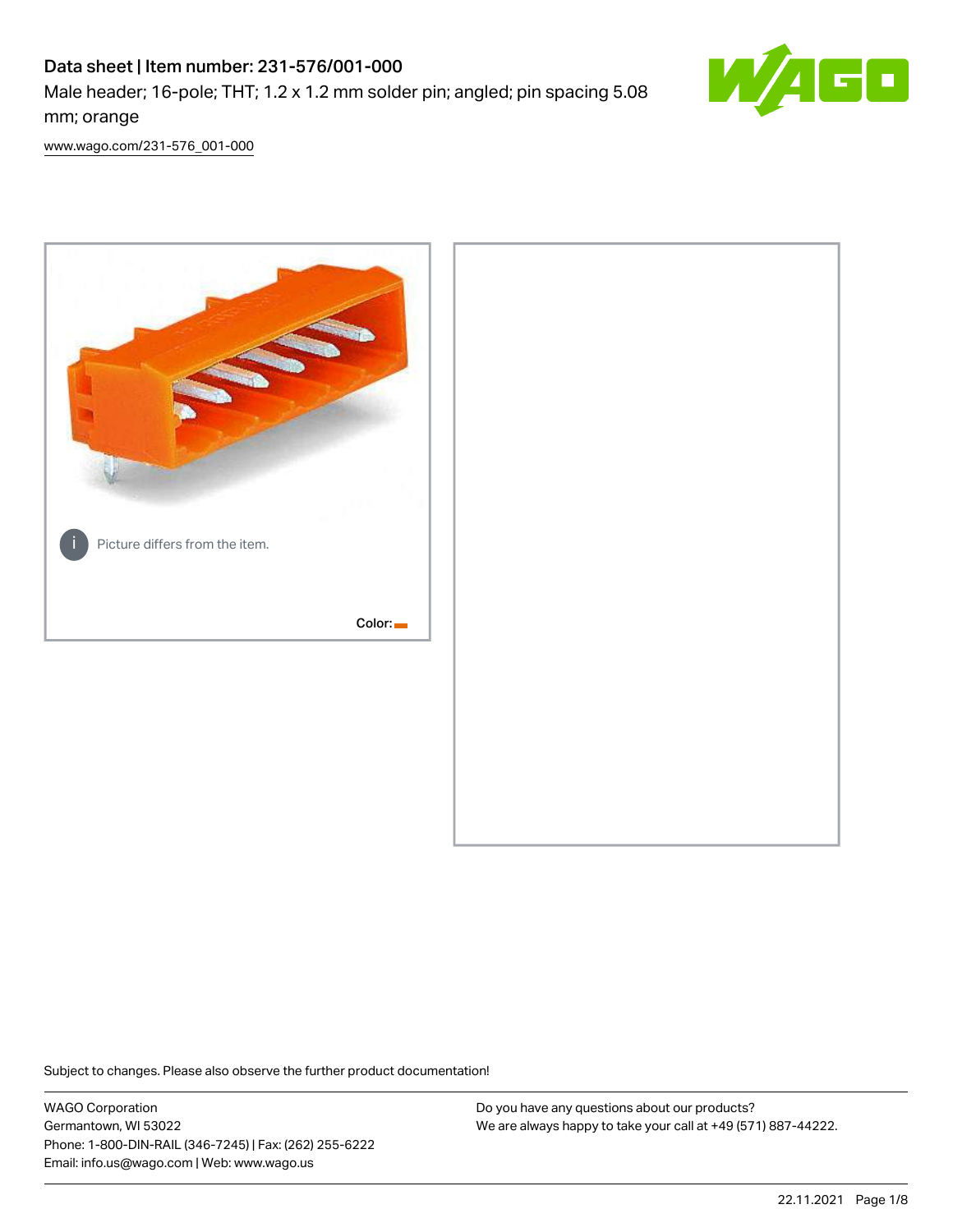



```
L = (pole no. -1) x pin spacing +8.2 mm
```
 $L_1 = L + 5$  mm

```
L_2 = L_1 + 7.4 mm
```
# Item description

- Horizontal or vertical PCB mounting via straight or angled solder pins
- $\blacksquare$ 1.2 x 1.2 mm solder pins allow nominal current up to 16 A, enhancing stability of shorter headers
- **With coding fingers**

Subject to changes. Please also observe the further product documentation! Data

WAGO Corporation Germantown, WI 53022 Phone: 1-800-DIN-RAIL (346-7245) | Fax: (262) 255-6222 Email: info.us@wago.com | Web: www.wago.us

Do you have any questions about our products? We are always happy to take your call at +49 (571) 887-44222.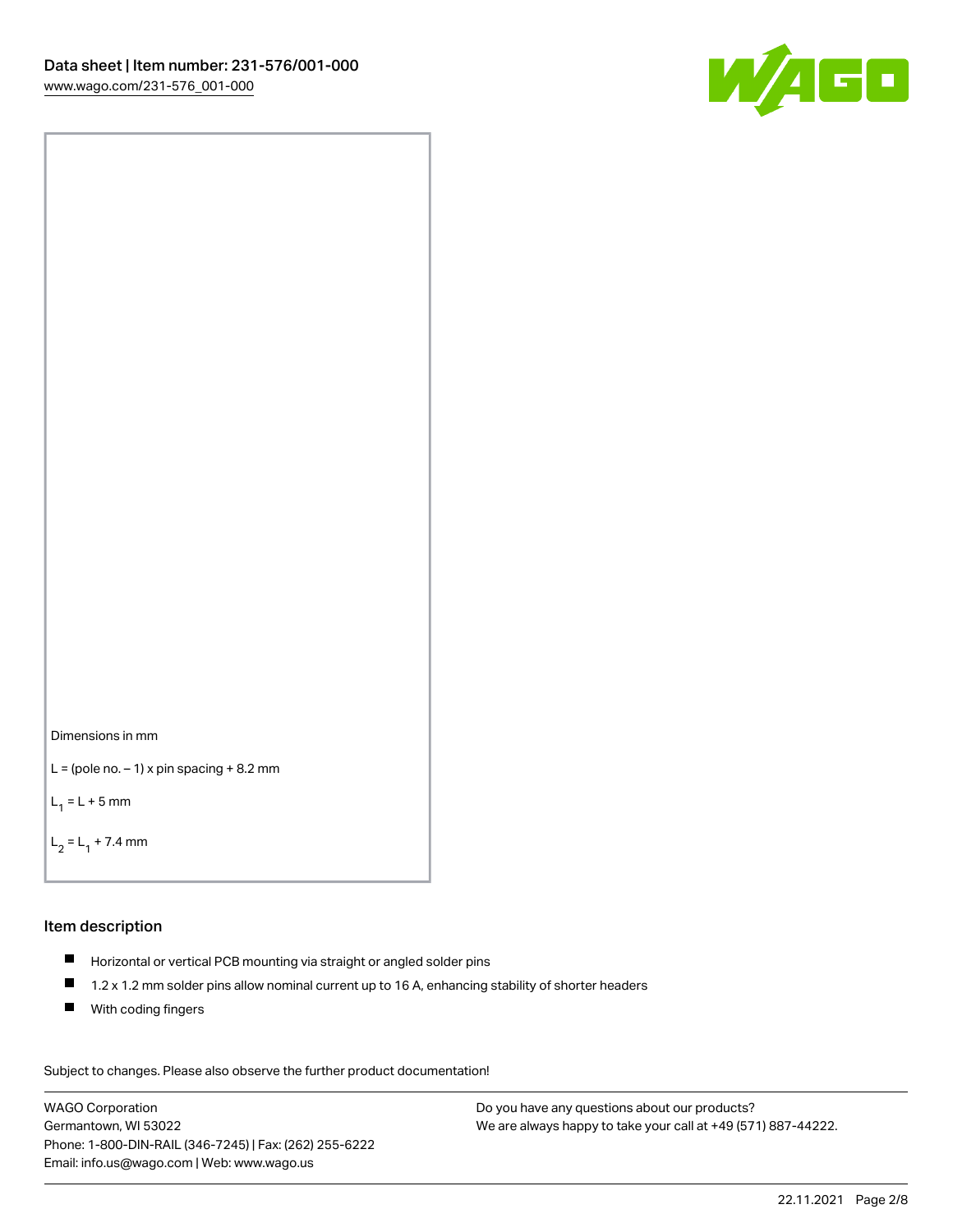

## Data Notes

| Safety information 1 | The <i>MCS – MULTI CONNECTION SYSTEM</i> includes connectors<br>without breaking capacity in accordance with DIN EN 61984. When<br>used as intended, these connectors must not be connected<br>/disconnected when live or under load. The circuit design should<br>ensure header pins, which can be touched, are not live when<br>unmated. |
|----------------------|--------------------------------------------------------------------------------------------------------------------------------------------------------------------------------------------------------------------------------------------------------------------------------------------------------------------------------------------|
| Variants:            | Other pole numbers<br>3.8 mm pin projection for male headers with straight solder pins<br>Gold-plated or partially gold-plated contact surfaces<br>Other versions (or variants) can be requested from WAGO Sales or<br>configured at https://configurator.wago.com/                                                                        |

## Electrical data

## IEC Approvals

| Ratings per                 | IEC/EN 60664-1                                                        |
|-----------------------------|-----------------------------------------------------------------------|
| Rated voltage (III / 3)     | 250 V                                                                 |
| Rated surge voltage (III/3) | 4 <sub>k</sub> V                                                      |
| Rated voltage (III/2)       | 320 V                                                                 |
| Rated surge voltage (III/2) | 4 <sub>k</sub> V                                                      |
| Nominal voltage (II/2)      | 630 V                                                                 |
| Rated surge voltage (II/2)  | 4 <sub>k</sub> V                                                      |
| Rated current               | 16 A                                                                  |
| Legend (ratings)            | $(III / 2)$ $\triangle$ Overvoltage category III / Pollution degree 2 |

## UL Approvals

| Approvals per                  | UL 1059 |
|--------------------------------|---------|
| Rated voltage UL (Use Group B) | 300 V   |
| Rated current UL (Use Group B) | 15 A    |
| Rated voltage UL (Use Group D) | 300 V   |
| Rated current UL (Use Group D) | 10 A    |

## Ratings per UL

| Rated voltage UL 1977 | 600 V |
|-----------------------|-------|
| Rated current UL 1977 |       |

Subject to changes. Please also observe the further product documentation!

| <b>WAGO Corporation</b>                                | Do you have any questions about our products?                 |
|--------------------------------------------------------|---------------------------------------------------------------|
| Germantown, WI 53022                                   | We are always happy to take your call at +49 (571) 887-44222. |
| Phone: 1-800-DIN-RAIL (346-7245)   Fax: (262) 255-6222 |                                                               |
| Email: info.us@wago.com   Web: www.wago.us             |                                                               |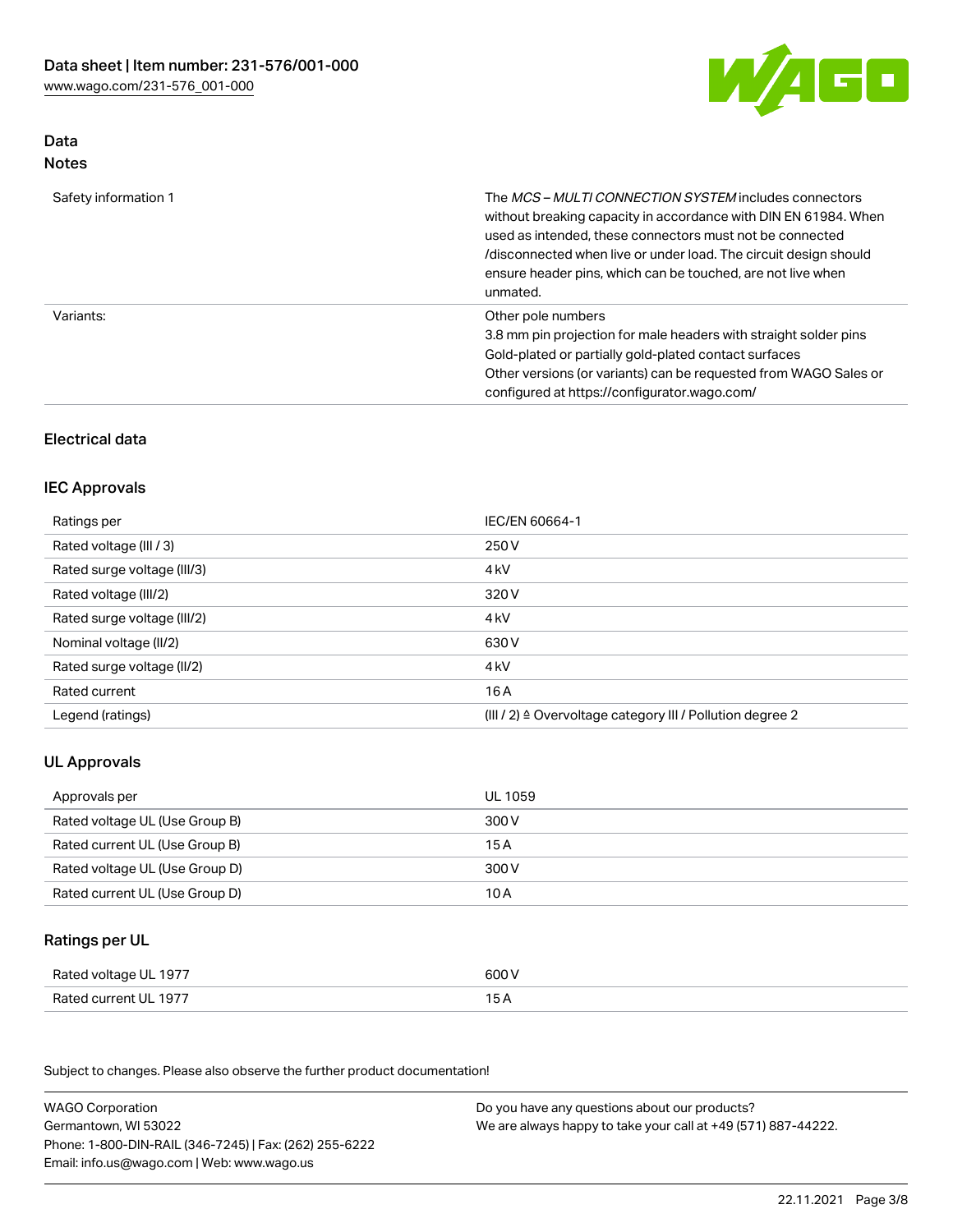

## CSA Approvals

| Approvals per                   | CSA   |
|---------------------------------|-------|
| Rated voltage CSA (Use Group B) | 300 V |
| Rated current CSA (Use Group B) | 15 A  |
| Rated voltage CSA (Use Group D) | 300 V |
| Rated current CSA (Use Group D) | 10 A  |

## Connection data

| Total number of potentials |  |
|----------------------------|--|
| Number of connection types |  |
| Number of levels           |  |

#### Connection 1

# Physical data

| Pin spacing                          | 5.08 mm / 0.2 inch   |
|--------------------------------------|----------------------|
| Width                                | 84.4 mm / 3.323 inch |
| Height                               | 12.2 mm / 0.48 inch  |
| Height from the surface              | 8.4 mm / 0.331 inch  |
| Depth                                | 12 mm / 0.472 inch   |
| Solder pin length                    | 3.8 <sub>mm</sub>    |
| Solder pin dimensions                | $1.2 \times 1.2$ mm  |
| Drilled hole diameter with tolerance | $17^{(+0.1)}$ mm     |

## Plug-in connection

| Contact type (pluggable connector) | Male connector/plug |
|------------------------------------|---------------------|
| Connector (connection type)        | for PCB             |
| Mismating protection               | No                  |
| Mating direction to the PCB        | 0°                  |
| Locking of plug-in connection      | Without             |

## PCB contact

| PCB Contact            |                                          |
|------------------------|------------------------------------------|
| Solder pin arrangement | over the entire male connector (in-line) |

Subject to changes. Please also observe the further product documentation!

| <b>WAGO Corporation</b>                                | Do you have any questions about our products?                 |
|--------------------------------------------------------|---------------------------------------------------------------|
| Germantown, WI 53022                                   | We are always happy to take your call at +49 (571) 887-44222. |
| Phone: 1-800-DIN-RAIL (346-7245)   Fax: (262) 255-6222 |                                                               |
| Email: info.us@wago.com   Web: www.wago.us             |                                                               |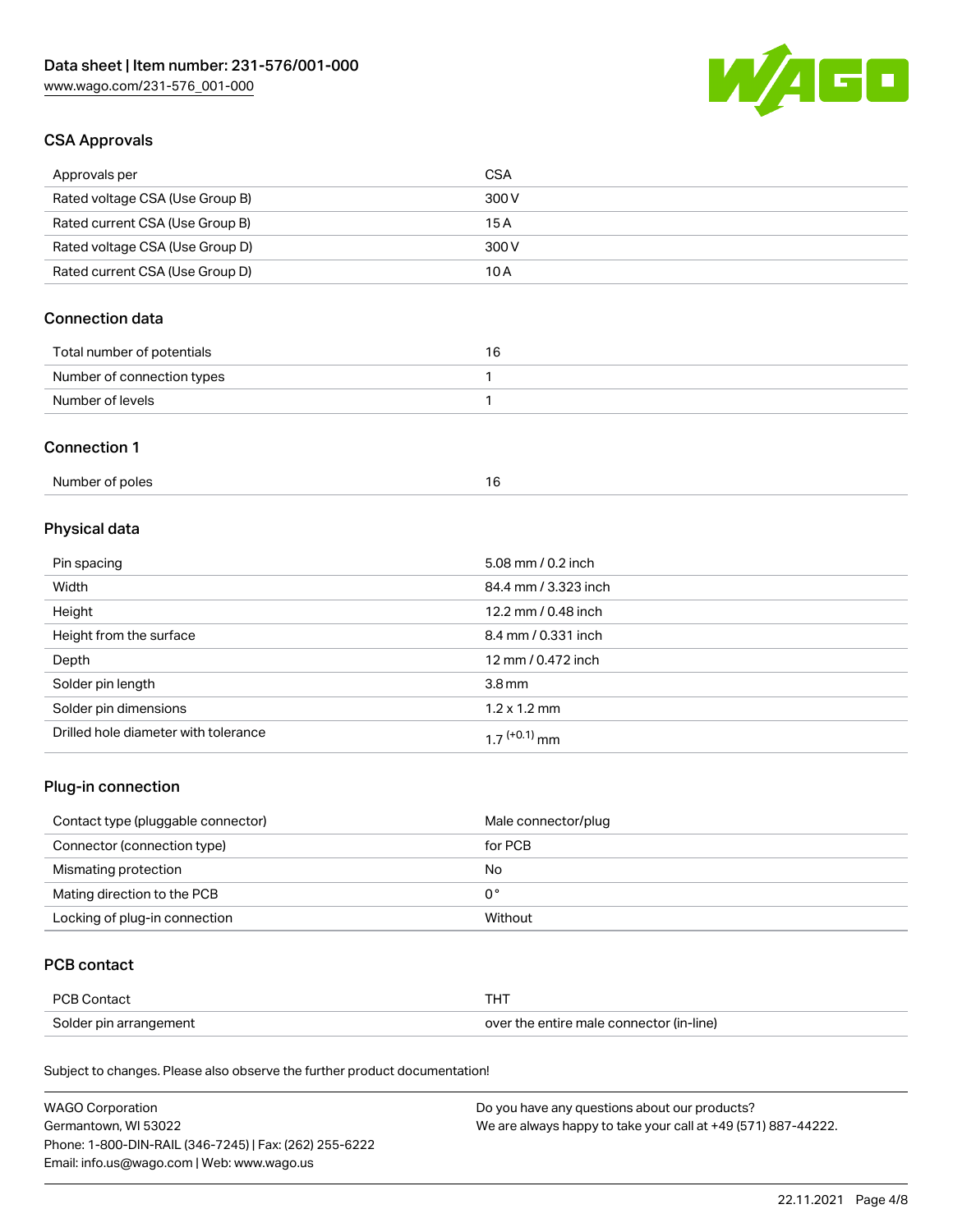

Number of solder pins per potential 1

#### Material data

| Color                       | orange                                 |
|-----------------------------|----------------------------------------|
| Material group              |                                        |
| Insulation material         | Polyamide (PA66)                       |
| Flammability class per UL94 | V <sub>0</sub>                         |
| Contact material            | Electrolytic copper (E <sub>Cu</sub> ) |
| Contact plating             | tin-plated                             |
| Fire load                   | 0.091 MJ                               |
| Weight                      | 6.1 <sub>g</sub>                       |

## Environmental requirements

Limit temperature range  $-60... +100$  °C

### Commercial data

| Product Group         | 3 (Multi Conn. System) |
|-----------------------|------------------------|
| PU (SPU)              | 50 Stück               |
| Packaging type        | box                    |
| Country of origin     | PL                     |
| <b>GTIN</b>           | 4044918931441          |
| Customs tariff number | 85366990990            |

## Approvals / Certificates

#### Country specific Approvals

| Logo               | Approval                                            | <b>Additional Approval Text</b> | Certificate<br>name |
|--------------------|-----------------------------------------------------|---------------------------------|---------------------|
|                    | <b>CB</b><br><b>DEKRA Certification B.V.</b>        | IEC 61984                       | NL-39756            |
|                    | <b>CSA</b><br>DEKRA Certification B.V.              | C <sub>22.2</sub>               | 1466354             |
| EMA<br><b>NEUR</b> | <b>KEMA/KEUR</b><br><b>DEKRA Certification B.V.</b> | EN 61984                        | 2190761.01          |

Subject to changes. Please also observe the further product documentation!

| <b>WAGO Corporation</b>                                | Do you have any questions about our products?                 |
|--------------------------------------------------------|---------------------------------------------------------------|
| Germantown, WI 53022                                   | We are always happy to take your call at +49 (571) 887-44222. |
| Phone: 1-800-DIN-RAIL (346-7245)   Fax: (262) 255-6222 |                                                               |
| Email: info.us@wago.com   Web: www.wago.us             |                                                               |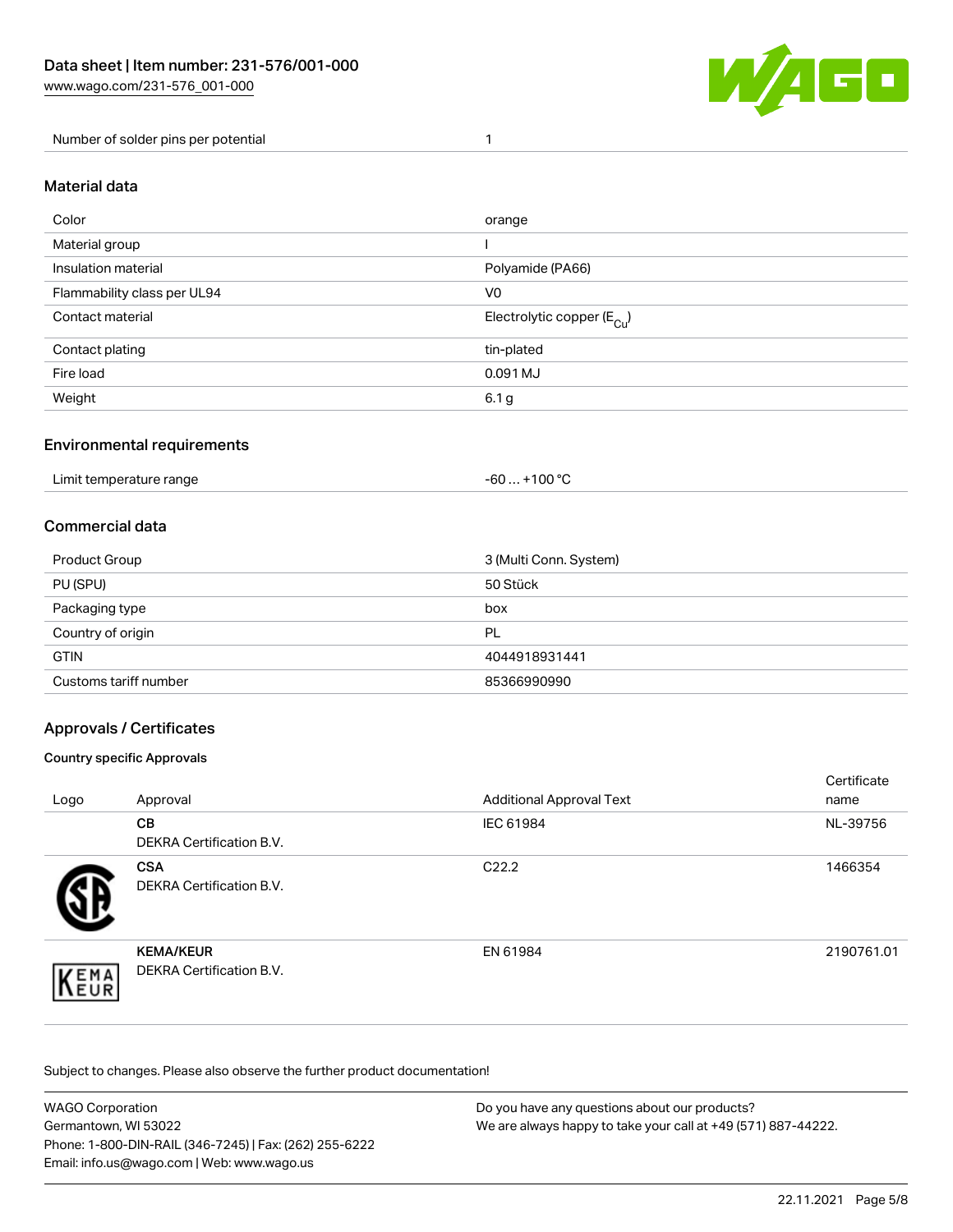

#### Ship Approvals

| Logo                | Approval                                  | <b>Additional Approval Text</b> | Certificate<br>name                |
|---------------------|-------------------------------------------|---------------------------------|------------------------------------|
| ABS                 | <b>ABS</b><br>American Bureau of Shipping |                                 | $19 -$<br>HG1869876-<br><b>PDA</b> |
| <b>BUREAU</b>       | BV<br>Bureau Veritas S.A.                 | IEC 60998                       | 11915/D0<br>BV                     |
| <b>UL-Approvals</b> |                                           |                                 |                                    |
| Logo                | Approval                                  | <b>Additional Approval Text</b> | Certificate<br>name                |
|                     | UL<br>UL International Germany GmbH       | <b>UL 1977</b>                  | E45171                             |



UR Underwriters Laboratories Inc.

#### Counterpart

Item no.231-316/026-000 1-conductor female connector; CAGE CLAMP®; 2.5 mm²; Pin spacing 5.08 mm; 16-pole; 2,50 mm²; orange [www.wago.com/231-316/026-](https://www.wago.com/231-316/026-000) [000](https://www.wago.com/231-316/026-000)

#### Optional accessories

#### Coding

 Intermediate plate Item no.: 231-500 J. Not the second that the second second the second second second that [www.wago.com/231-500](http://www.wago.com/231-500) spacer; for formation of groups; light gray Coding Item no.: 231-129 Coding key; snap-on type; light gray [www.wago.com/231-129](http://www.wago.com/231-129)

.<br>Subject to changes. Please also observe the further product documentation!

WAGO Corporation Germantown, WI 53022 Phone: 1-800-DIN-RAIL (346-7245) | Fax: (262) 255-6222 Email: info.us@wago.com | Web: www.wago.us

Do you have any questions about our products? We are always happy to take your call at +49 (571) 887-44222.

UL 1059 E45172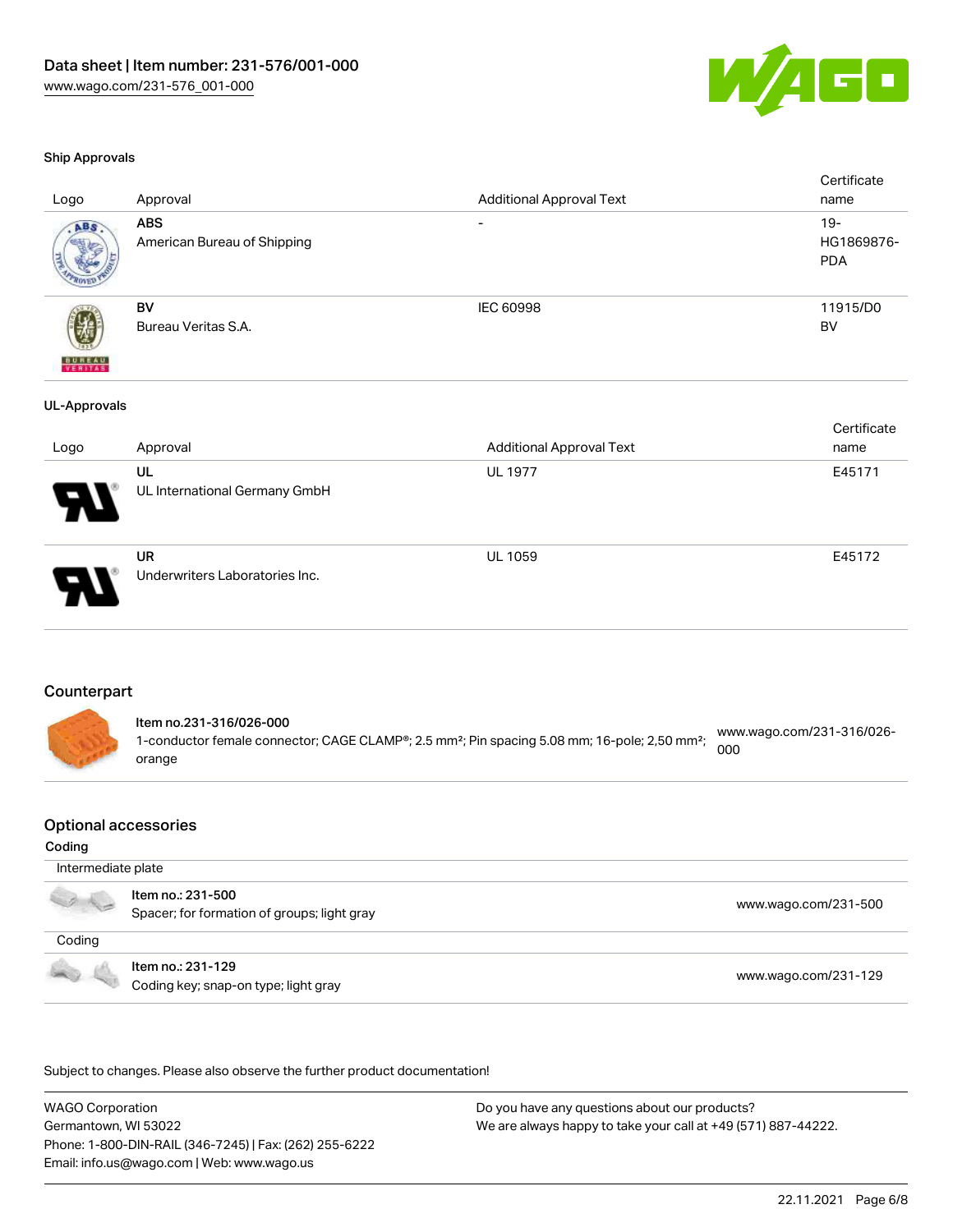

## **Downloads** Documentation

| <b>Additional Information</b><br>Technical explanations                                                                                                                | 2019 Apr 3 | pdf<br>2.0 MB | Download |
|------------------------------------------------------------------------------------------------------------------------------------------------------------------------|------------|---------------|----------|
|                                                                                                                                                                        |            |               |          |
| <b>CAD files</b>                                                                                                                                                       |            |               |          |
| CAD data                                                                                                                                                               |            |               |          |
| 2D/3D Models 231-576/001-000                                                                                                                                           |            | <b>URL</b>    | Download |
| <b>CAE</b> data                                                                                                                                                        |            |               |          |
| EPLAN Data Portal 231-576/001-000                                                                                                                                      |            | URL           | Download |
| ZUKEN Portal 231-576/001-000                                                                                                                                           |            | <b>URL</b>    | Download |
| EPLAN Data Portal 231-576/001-000                                                                                                                                      |            | URL           | Download |
| <b>PCB Design</b>                                                                                                                                                      |            |               |          |
| Symbol and Footprint 231-576/001-000                                                                                                                                   |            | <b>URL</b>    | Download |
| CAx data for your PCB design, consisting of "schematic symbols and PCB footprints",<br>allow easy integration of the WAGO component into your development environment. |            |               |          |
| Supported formats:                                                                                                                                                     |            |               |          |
| Ш<br>Accel EDA 14 & 15                                                                                                                                                 |            |               |          |
| Ш<br>Altium 6 to current version                                                                                                                                       |            |               |          |
| П<br>Cadence Allegro                                                                                                                                                   |            |               |          |
| Ш<br>DesignSpark                                                                                                                                                       |            |               |          |
| Eagle Libraries                                                                                                                                                        |            |               |          |
| KiCad                                                                                                                                                                  |            |               |          |
| Ш<br>Mentor Graphics BoardStation                                                                                                                                      |            |               |          |
| П<br>Mentor Graphics Design Architect                                                                                                                                  |            |               |          |
| ш<br>Mentor Graphics Design Expedition 99 and 2000                                                                                                                     |            |               |          |
| ш<br>OrCAD 9.X PCB and Capture                                                                                                                                         |            |               |          |
| PADS PowerPCB 3, 3.5, 4.X, and 5.X                                                                                                                                     |            |               |          |
| Ш<br>PADS PowerPCB and PowerLogic 3.0                                                                                                                                  |            |               |          |
| ш<br>PCAD 2000, 2001, 2002, 2004, and 2006                                                                                                                             |            |               |          |
| Subject to changes. Please also observe the further product documentation!                                                                                             |            |               |          |

WAGO Corporation Germantown, WI 53022 Phone: 1-800-DIN-RAIL (346-7245) | Fax: (262) 255-6222 Email: info.us@wago.com | Web: www.wago.us

Do you have any questions about our products? We are always happy to take your call at +49 (571) 887-44222.